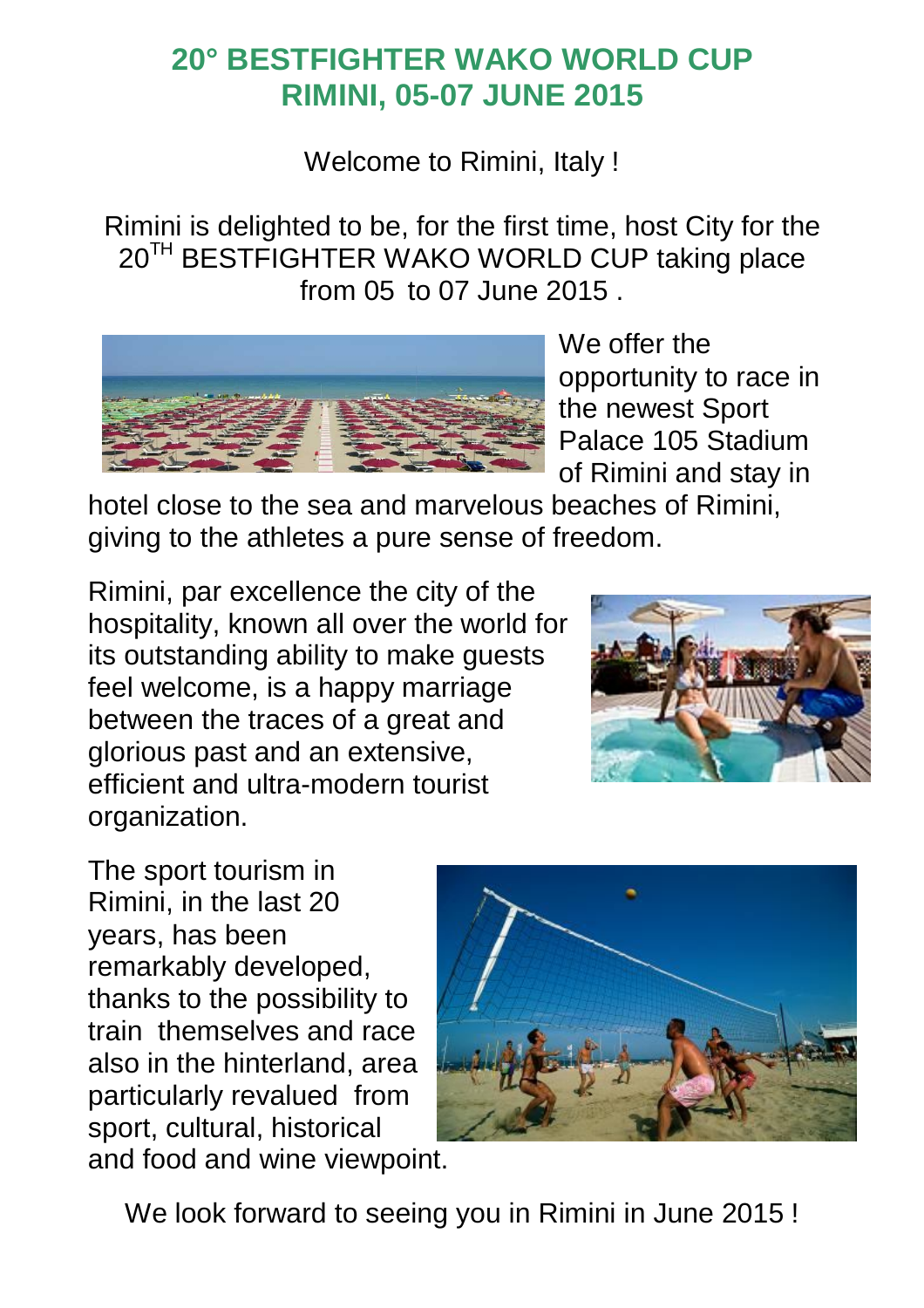EVENT ACCOMMODATION

The Event Accommodation will be managed by PA Incentive Rimini which offers a wide selection of hotels from 2, 3 and 4 stars at competitive rate, bus transfer, excursion trip, theme parks entrance ….

PA Incentive of Promozione Alberghiera ( the biggest Hotel association in Italy ) is the society in charge to provide accommodation and other services for athletes, officials and spectators, on the occasion of sport events taking place in Rimini all year round

For the 20<sup>TH</sup> BESTFIGHTER WAKO WORLD CUP 2015, Pa Incentive has selected hotel from 2, 3 and 4 stars in Rimini in B&B and half-board. Extra services, such as bus transfer from airport to hotel and back, to be quoted on request.

You can see our offers in website www.bestfighter.com

Information and reservation : PA Incentive tel. +39/0541/305877, fax +39/0541/305879

e-mail: info@paincentive.it